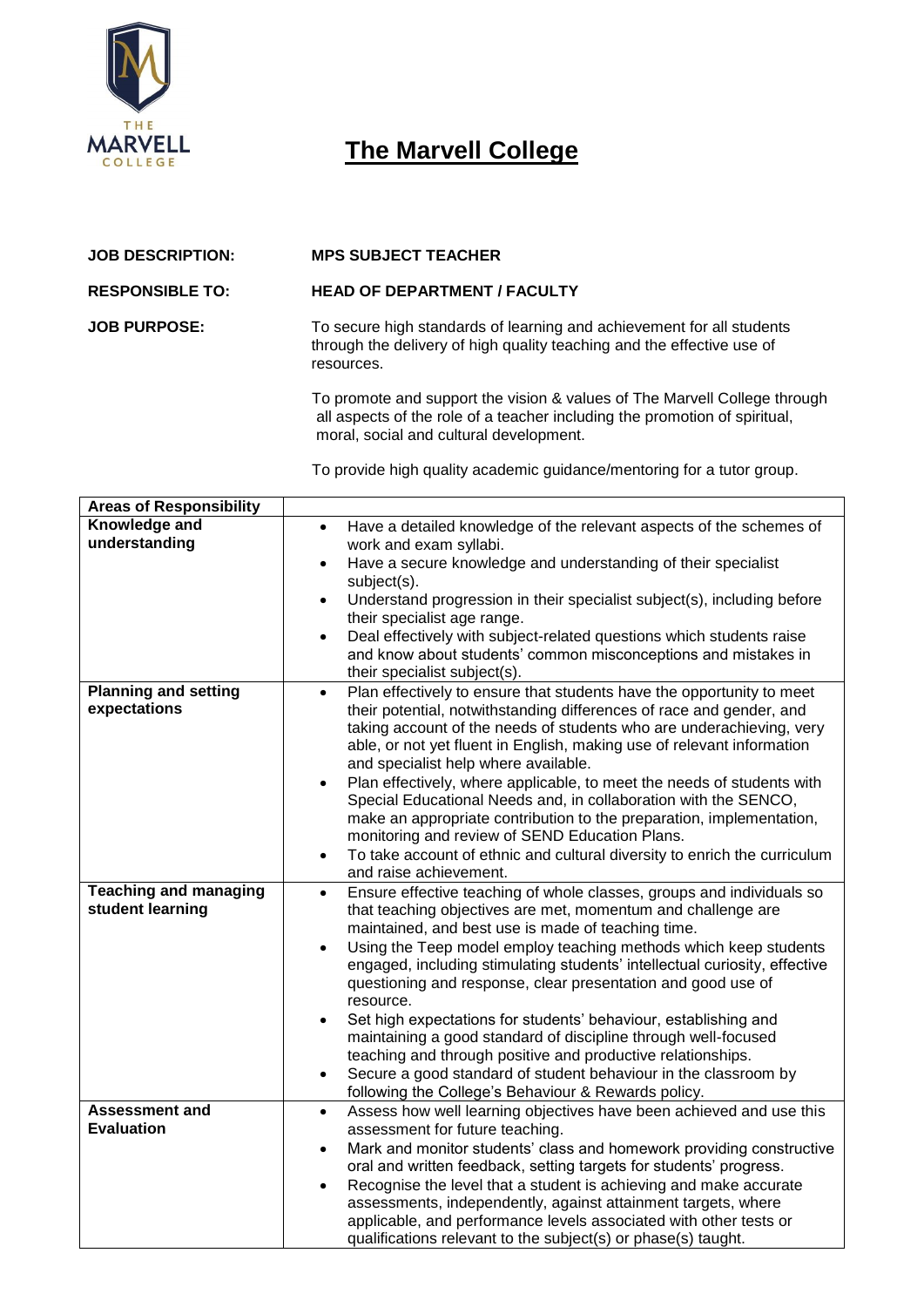|                                                             | Set appropriate targets for students.<br>$\bullet$                                                                                                                                                                                                                                                                                                                                                                                                                                                                                                                                                                                                                                                                                                                                                                                                                                                                     |
|-------------------------------------------------------------|------------------------------------------------------------------------------------------------------------------------------------------------------------------------------------------------------------------------------------------------------------------------------------------------------------------------------------------------------------------------------------------------------------------------------------------------------------------------------------------------------------------------------------------------------------------------------------------------------------------------------------------------------------------------------------------------------------------------------------------------------------------------------------------------------------------------------------------------------------------------------------------------------------------------|
| <b>Student achievement</b>                                  | Set clear targets for improvement of students' achievement, monitor<br>students' progress towards those targets and use appropriate teaching<br>strategies in the light of this, including, where appropriate, literacy,<br>numeracy and other school targets.                                                                                                                                                                                                                                                                                                                                                                                                                                                                                                                                                                                                                                                         |
| <b>Relations with parents</b><br>and wider community        | Liaise effectively with students' parents/carers through informative oral<br>and written reports on students' progress and achievements,<br>discussing appropriate targets, and encouraging them to support their<br>children's learning, behaviour and progress.<br>Recognise that learning takes place outside the school context and<br>$\bullet$<br>provide opportunities to develop students' understanding by relating<br>their learning to real and work-related examples.<br>Understand the need to liaise with agencies responsible for students'<br>$\bullet$<br>welfare.                                                                                                                                                                                                                                                                                                                                    |
| <b>Managing own</b><br>performance and<br>development       | Understand the need to take responsibility for their own professional<br>$\bullet$<br>development and to keep up to date with research and developments<br>in pedagogy and in the subjects they teach.<br>Understand their professional responsibilities in relation to school<br>policies and practices.<br>Set a good example to the students they teach in their presentation<br>$\bullet$<br>and their personal conduct.<br>Evaluate their own teaching critically and use this to improve their<br>effectiveness.<br>Take responsibility for implementing school policies and practices,<br>$\bullet$<br>including those dealing with bullying and racial harassment.<br>Take responsibility for their own professional development, setting<br>$\bullet$<br>objectives for improvements, and taking action to keep up-to-date with<br>research and developments in pedagogy and in the subject(s) they<br>teach. |
| <b>Managing and</b><br>developing staff and<br>other adults | Establish effective working relationships with professional colleagues<br>$\bullet$<br>including, and where applicable, deploy support staff and other adults<br>effectively in the classroom, involving them, where appropriate, in the<br>planning and management of students' learning.                                                                                                                                                                                                                                                                                                                                                                                                                                                                                                                                                                                                                             |
| <b>Managing resources</b>                                   | Select and make good use of textbooks, ICT and other learning<br>$\bullet$<br>resources which enable teaching objectives to be met.                                                                                                                                                                                                                                                                                                                                                                                                                                                                                                                                                                                                                                                                                                                                                                                    |
| <b>Strategic leadership</b>                                 | Be aware of the school's aims, priorities, targets and action plans, and<br>$\bullet$<br>contribute to the creation of departmental and whole school<br>improvement plans.                                                                                                                                                                                                                                                                                                                                                                                                                                                                                                                                                                                                                                                                                                                                             |
| <b>Tutoring</b>                                             | Carry out the responsibilities and duties of a tutor in line with the<br>$\bullet$<br>College's expectations.                                                                                                                                                                                                                                                                                                                                                                                                                                                                                                                                                                                                                                                                                                                                                                                                          |

## **GENERAL:**

- 1. The above principal accountabilities are not exhaustive and may vary without changing the character of the job or level of responsibility.
- 2. The above duties may involve having access to information of a confidential nature, which may be covered by the Data Protection Act. Confidentiality must be maintained at all times.
- 3. The postholder must be flexible to ensure the operational needs of The Marvell College are met.
- 4. To promote The Marvell College Equal Opportunity Employment Policy.
- 5. The Health and Safety at Work etc. Act (1974) and other associated legislation places responsibilities for Health and Safety on all employees. Therefore, it is the postholder's responsibility to take reasonable care for the Health, Safety and Welfare of him/herself and other employees in accordance with legislation and The Marvell College Policy and Programme.
- 6. Where the postholder is disabled, every effort will be made to supply all the necessary employment aids, equipment or adaptations to enable him/her to perform the full duties of the job. If, however, a certain task proves to be unachievable then job redesign will be given full consideration.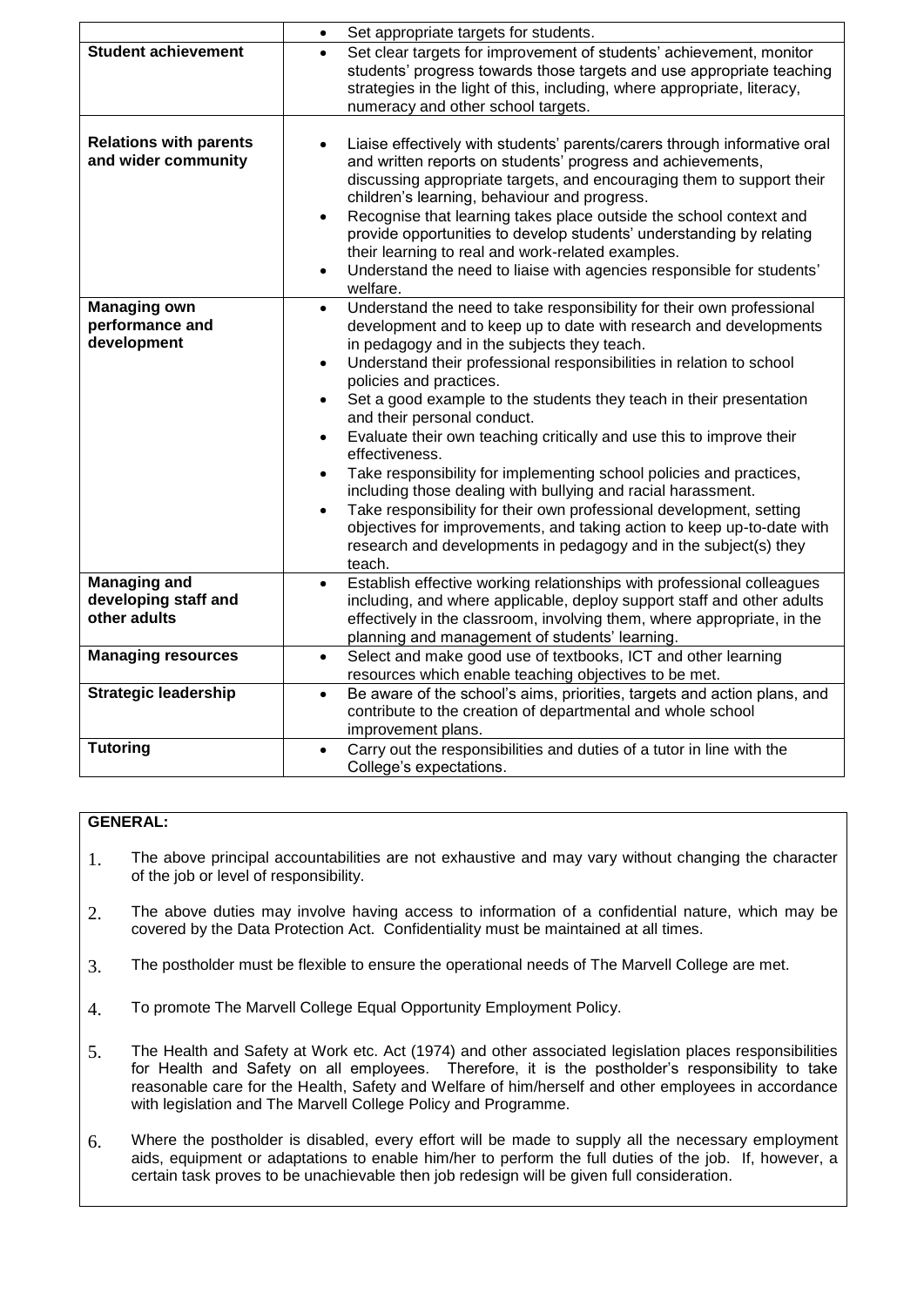| <b>PERSON SPECIFICATION</b>                                                                                                                                                                                                                                                                                                                                                                                           |                                                                                                                                                                   | <b>Tick</b><br>relevant<br>column |                  | <b>List</b><br>code/s* |
|-----------------------------------------------------------------------------------------------------------------------------------------------------------------------------------------------------------------------------------------------------------------------------------------------------------------------------------------------------------------------------------------------------------------------|-------------------------------------------------------------------------------------------------------------------------------------------------------------------|-----------------------------------|------------------|------------------------|
| The information listed as essential (the column that is shaded) is<br>used as part of the job evaluation process. The requirements<br>identified as desirable are used for recruitment purposes only.<br>*Codes: $AF = Application Form$ , $I = Interview$ , $CQ = Certificance$ of<br>Qualification, $R =$ References (should only be used for posts requiring<br>$CRB's$ ), $T = Test/Assessment, P = Presentation$ |                                                                                                                                                                   |                                   | <b>Desirable</b> | How<br>identified      |
| 1.                                                                                                                                                                                                                                                                                                                                                                                                                    | <b>Qualifications:</b>                                                                                                                                            |                                   |                  |                        |
|                                                                                                                                                                                                                                                                                                                                                                                                                       | Qualified Teacher Status (or pending PGCE/QTS outcome)                                                                                                            | $\checkmark$                      |                  | AF/CQ                  |
|                                                                                                                                                                                                                                                                                                                                                                                                                       |                                                                                                                                                                   |                                   |                  |                        |
| 2.                                                                                                                                                                                                                                                                                                                                                                                                                    | <b>Relevant Experience:</b>                                                                                                                                       |                                   |                  |                        |
|                                                                                                                                                                                                                                                                                                                                                                                                                       | Evidence of knowledge and capabilities relating to the teaching<br>of specialist subject                                                                          | $\checkmark$                      |                  | AF                     |
|                                                                                                                                                                                                                                                                                                                                                                                                                       | Teaching across the full ability and 11-16 age range in a<br><b>Comprehensive School</b>                                                                          | $\checkmark$                      |                  | AF/I                   |
|                                                                                                                                                                                                                                                                                                                                                                                                                       | Excellent classroom practice                                                                                                                                      | $\checkmark$                      |                  | I/R                    |
|                                                                                                                                                                                                                                                                                                                                                                                                                       | Teaching specific subject at KS3/4                                                                                                                                | $\checkmark$                      |                  | AF                     |
|                                                                                                                                                                                                                                                                                                                                                                                                                       |                                                                                                                                                                   |                                   |                  |                        |
| 3.                                                                                                                                                                                                                                                                                                                                                                                                                    | Skills (including thinking challenge/mental demands):                                                                                                             |                                   |                  |                        |
|                                                                                                                                                                                                                                                                                                                                                                                                                       | Motivation to work with children and young people and/or<br>vulnerable adults.                                                                                    | ✓                                 |                  | AF/I                   |
|                                                                                                                                                                                                                                                                                                                                                                                                                       | Ability to form and maintain appropriate relationships and<br>personal boundaries with children and young people and/or<br>vulnerable adults.                     | $\checkmark$                      |                  | AF/I                   |
|                                                                                                                                                                                                                                                                                                                                                                                                                       | Clarity of purpose and a student-centred vision                                                                                                                   | $\checkmark$                      |                  | AF/R/I                 |
|                                                                                                                                                                                                                                                                                                                                                                                                                       | Use of ICT both in teaching and personal usage for record<br>keeping                                                                                              | ✓                                 |                  | I/R                    |
|                                                                                                                                                                                                                                                                                                                                                                                                                       | Innovative approaches to classroom teaching                                                                                                                       | $\checkmark$                      |                  | AF/I                   |
|                                                                                                                                                                                                                                                                                                                                                                                                                       | Ability to motivate pupils of all abilities                                                                                                                       | $\checkmark$                      |                  | AF/I                   |
| 4.                                                                                                                                                                                                                                                                                                                                                                                                                    | Knowledge:                                                                                                                                                        |                                   |                  |                        |
|                                                                                                                                                                                                                                                                                                                                                                                                                       | A knowledge and commitment to safeguarding and promoting<br>the welfare of children, young people and/or vulnerable adults.                                       | ✓                                 |                  | I/R                    |
|                                                                                                                                                                                                                                                                                                                                                                                                                       | <b>KS3/4 Subject Curriculum</b>                                                                                                                                   | $\checkmark$                      |                  | AF/I                   |
|                                                                                                                                                                                                                                                                                                                                                                                                                       | Assessment strategies e.g. AfL and APP                                                                                                                            | $\checkmark$                      |                  | AF/I                   |
|                                                                                                                                                                                                                                                                                                                                                                                                                       | Familiarity with a range of ICT programmes                                                                                                                        | $\checkmark$<br>$\checkmark$      |                  | AF<br>I/R              |
|                                                                                                                                                                                                                                                                                                                                                                                                                       | Data handling and target setting                                                                                                                                  | $\checkmark$                      |                  | AF/I                   |
|                                                                                                                                                                                                                                                                                                                                                                                                                       | Excellent knowledge of subject area<br>Ability to create a climate for learning within the classroom                                                              | $\checkmark$                      |                  | I/R                    |
|                                                                                                                                                                                                                                                                                                                                                                                                                       | Good organisational skills                                                                                                                                        | $\checkmark$                      |                  | AF/I                   |
|                                                                                                                                                                                                                                                                                                                                                                                                                       | Willingness to learn and develop professionally                                                                                                                   | $\checkmark$                      |                  | AF/R                   |
| 5.                                                                                                                                                                                                                                                                                                                                                                                                                    | <b>Interpersonal/Communication Skills:</b><br><b>Verbal Skills</b>                                                                                                |                                   |                  |                        |
|                                                                                                                                                                                                                                                                                                                                                                                                                       | Ability to establish professional, effective working relationships<br>with a range of partners/colleagues and children & young people<br>and/or vulnerable adults | $\checkmark$                      |                  | $\mathsf{R}$           |
|                                                                                                                                                                                                                                                                                                                                                                                                                       | Self motivated and confident                                                                                                                                      | $\checkmark$                      |                  | $\mathbf{I}$           |
|                                                                                                                                                                                                                                                                                                                                                                                                                       | Good oral and written communication                                                                                                                               | $\checkmark$                      |                  | AF/I                   |
|                                                                                                                                                                                                                                                                                                                                                                                                                       | Good personal and interpersonal skills                                                                                                                            | $\checkmark$                      |                  | R/I                    |
|                                                                                                                                                                                                                                                                                                                                                                                                                       | Commitment to raising standards of pupil attainment                                                                                                               | $\checkmark$                      |                  | R/I                    |
|                                                                                                                                                                                                                                                                                                                                                                                                                       | Good personal word-processing and other ICT skills                                                                                                                |                                   | $\checkmark$     | AF/R                   |
|                                                                                                                                                                                                                                                                                                                                                                                                                       |                                                                                                                                                                   |                                   |                  |                        |